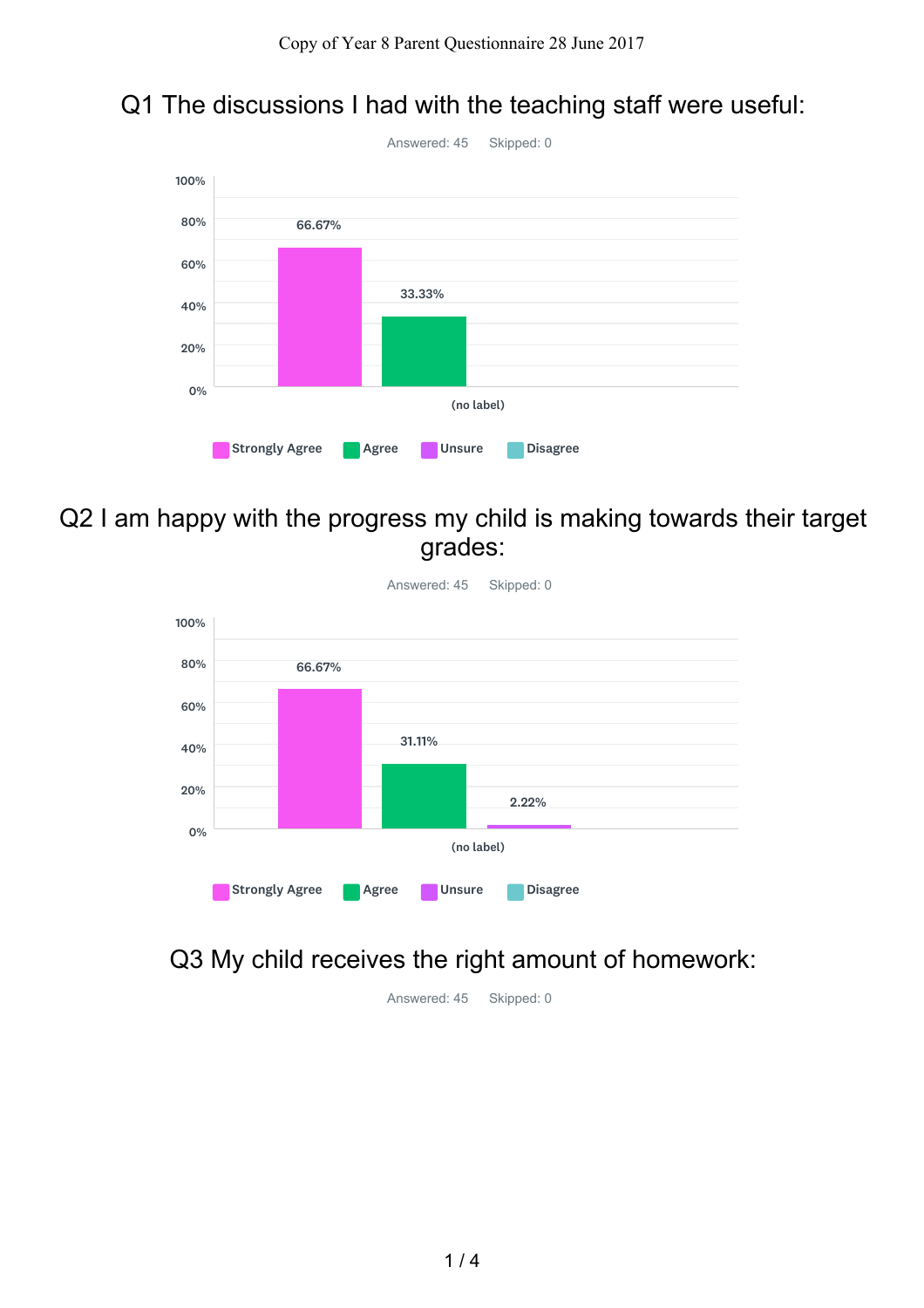

Copy of Year 8 Parent Questionnaire 28 June 2017

# Q4 My child's homework is marked regularly:



Q5 My child is being stretched academically:



2 / 4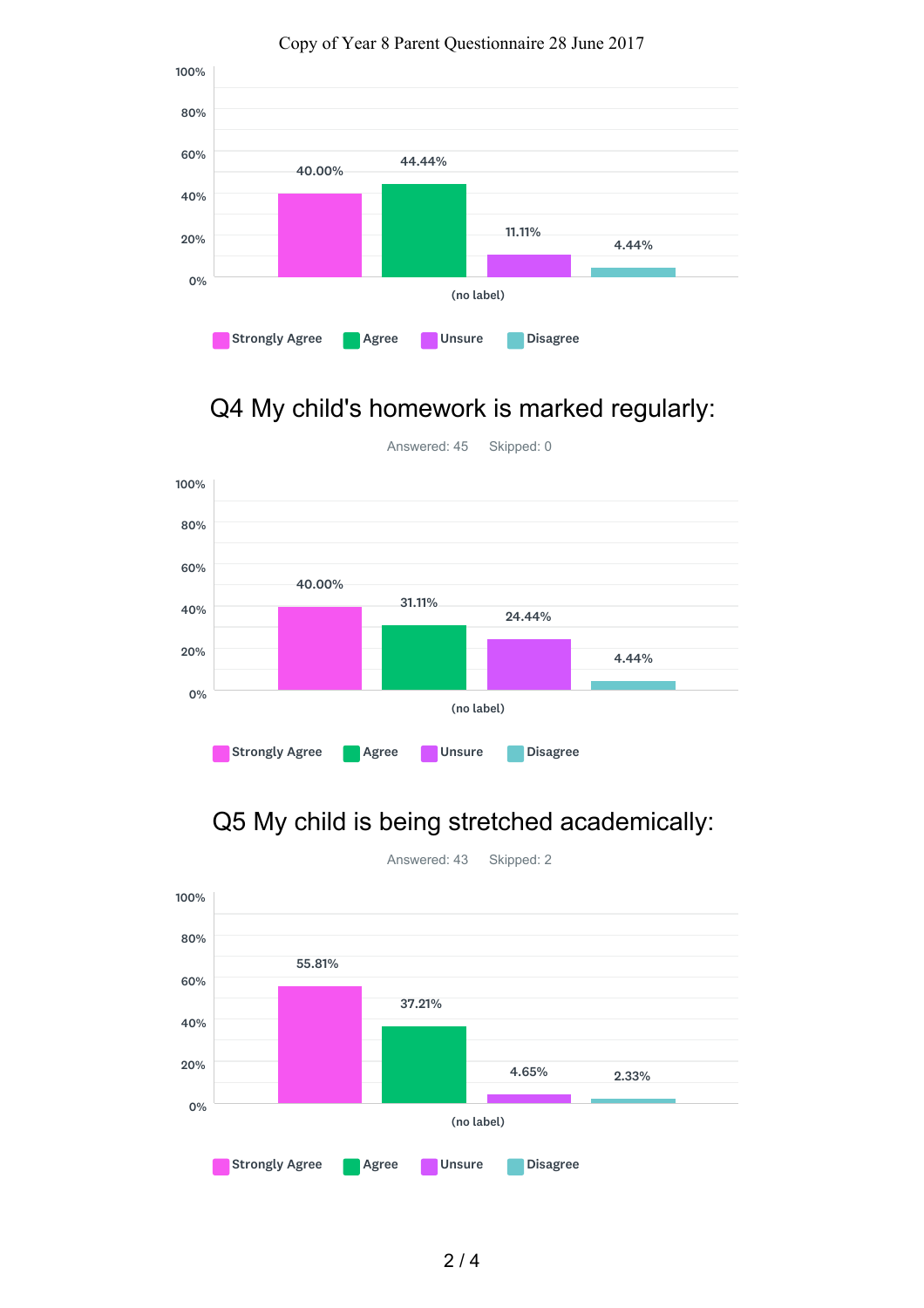

Q6 My child is supported in her/his learning:

Q7 I know how to help and support my child reach their target grades:



#### Q8 I am kept well informed about how my child is getting on at the Academy:

Answered: 45 Skipped: 0